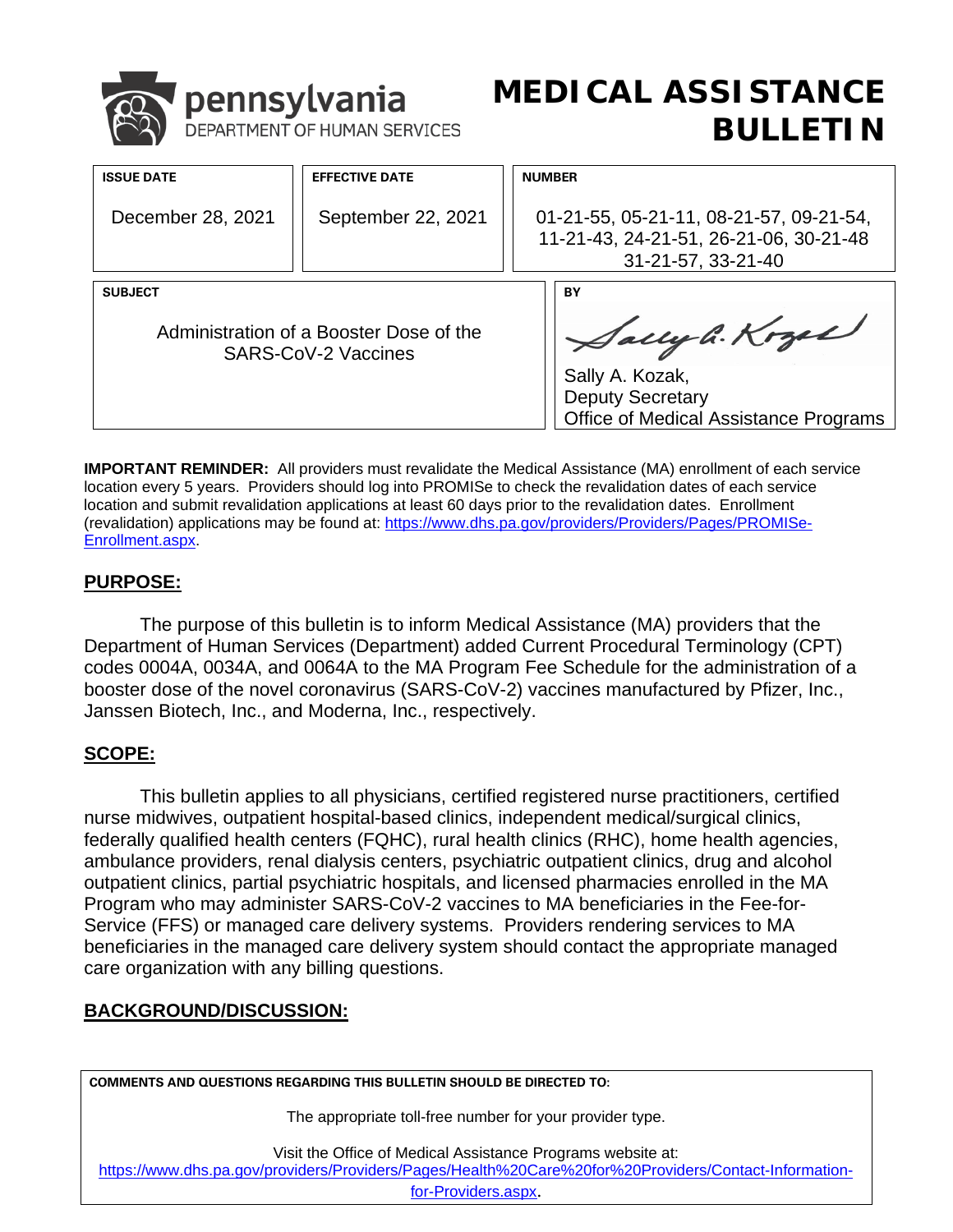On September 22, 2021, the U.S. Food and Drug Administration (FDA) amended the booster dose of the vaccine. On September 28, 2021, the Centers for Medicare & Medicaid Services (CMS) announced the implementation of procedure code 0004A for the Pfizer, Inc. vaccine, effective September 22, 2021. The code is distinct to the booster dose of the Pfizer, Inc. SARS-CoV-2 vaccine. In response, the Department added CPT code 0004A to the MA emergency use authorization (EUA) for the Pfizer, Inc. SARS-CoV-2 vaccine to allow for a Program Fee Schedule, which may be used for dates of service on and after September 22, 2021.

 and Moderna, Inc. SARS-CoV-2 vaccines to allow for a booster dose of these vaccines. CMS effective October 20, 2021. The codes are distinct to the booster doses of the Janssen Biotech, Inc. and Moderna, Inc. SARS-CoV-2 vaccines. In response, the Department added of service on and after October 20, 2021. On October 20, 2021, the FDA amended the EUAs for both the Janssen Biotech, Inc. announced the implementation of procedure code 0034A for the Janssen Biotech, Inc. vaccine, effective October 20, 2021, and procedure code 0064A for the Moderna, Inc. vaccine, CPT codes 0034A and 0064A to the MA Program Fee Schedule, which may be used for dates

 vaccines that have been administered. This level of specificity offers the ability to track each CPT codes 0004A, 0034A, and 0064A are to be used by providers in both the FFS and managed care delivery systems to enable the Department to identify the specific SARS-CoV-2 vaccine, even when the vaccine product is not reported, such as when the vaccine is available at no cost.

#### **PROCEDURE:**

 administration of a booster dose of the SARS-CoV-2 vaccines to MA beneficiaries using the CPT codes and effective dates below. MA providers in both the FFS and managed care delivery systems are to bill for the

| <b>Vaccine</b><br><b>Manufacturer</b> | Code  | <b>Code Description</b>                                                                                                                                                                                                                                                                                              |
|---------------------------------------|-------|----------------------------------------------------------------------------------------------------------------------------------------------------------------------------------------------------------------------------------------------------------------------------------------------------------------------|
| Pfizer, Inc.                          | 0004A | Immunization administration by intramuscular injection of<br>severe acute respiratory syndrome coronavirus 2 (SARSCoV-2)<br>(coronavirus disease [COVID-19]) vaccine, mRNA-LNP, spike<br>protein, preservative free, 30 mcg/0.3 mL dosage,<br>diluent reconstituted; booster dose                                    |
| Janssen Biotech,<br>Inc.              | 0034A | Immunization administration by intramuscular injection of severe<br>acute respiratory syndrome coronavirus 2 (SARS-CoV-2)<br>(coronavirus disease [COVID-19]) vaccine, DNA, spike protein,<br>adenovirus type 26 (Ad26) vector, preservative free, 5x10 <sup>10</sup> viral<br>particles/0.5 mL dosage; booster dose |
| Moderna, Inc.                         | 0064A | Immunization administration by intramuscular injection of severe<br>acute respiratory syndrome coronavirus 2 (SARS-CoV-2)<br>(coronavirus disease [COVID-19]) vaccine, mRNA-LNP, spike<br>protein, preservative free, 50 mcg/0.25 mL dosage, booster dose                                                            |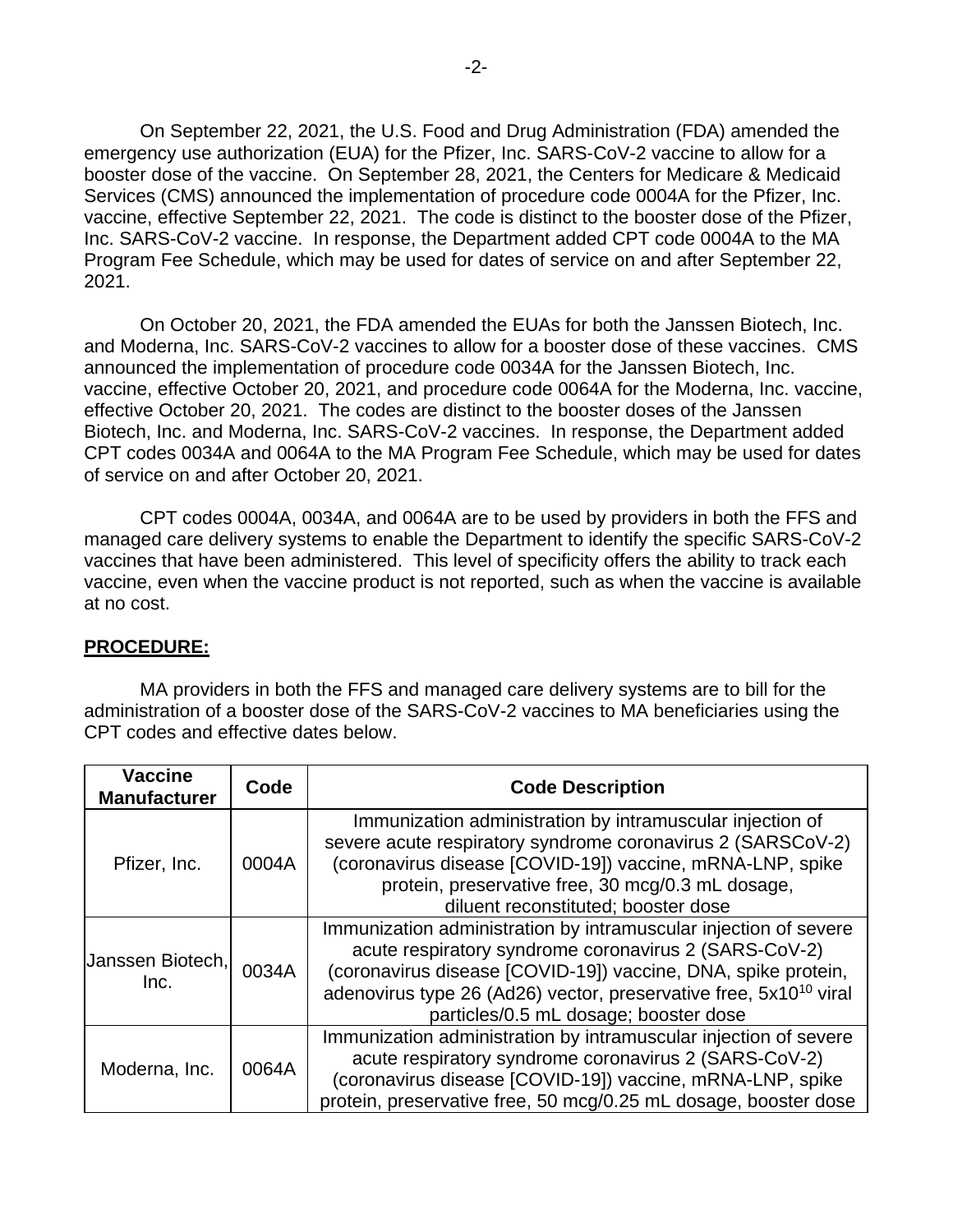Codes for the Administration of a Booster Dose of SARS-CoV-2 Vaccines". The attachment for the procedure code for providers submitting MA FFS claims. Attached is the "Addition to the Medical Assistance Program Fee Schedule: Procedure identifies the procedure code, national code description, provider type, provider specialty, place of service, effective date, pricing and/or informational modifiers if applicable, and MA fee

 prospective payment system rate, and the appropriate SARS-CoV-2 vaccine booster CPT code on a separate claim line for tracking purposes. No additional payment will be made for the administration of the SARS-CoV-2 vaccine booster provided during an encounter visit. FQHCs and RHCs are to bill with the applicable CPT codes when a booster dose of a SARS-CoV-2 vaccine is administered to an MA beneficiary during a COVID-19 vaccine-only visit. When a booster of a SARS-CoV-2 vaccine is administered during an encounter visit, FQHCs and RHCs are to bill procedure code T1015 to be paid their provider-specific FQHCs and RHCs may not bill the Department for administration of a booster dose of a SARS-CoV-2 vaccine they receive at no cost or for which they will be paid by another entity to administer.

 MA providers who administer a booster dose of a SARS-CoV-2 vaccine to an MA Beneficiaries who are Homebound" for billing instructions. The bulletin may be accessed at beneficiary who is homebound should bill procedure code M0201 along with the applicable SARS-CoV-2 booster dose administration code. For additional information related to billing for the administration of SARS-CoV-2 vaccines to an MA beneficiary who is homebound, providers should refer to MA Bulletin 01-21-04, "SARS-CoV-2 Vaccine Administration for [the link below: https://www.dhs.pa.gov/docs/Publications/Documents/FORMS%20AND%](https://www.dhs.pa.gov/docs/Publications/Documents/FORMS%20AND%20PUBS%20OMAP/MAB2021072901.pdf)  [20PUBS%20OMAP/ M](https://www.dhs.pa.gov/docs/Publications/Documents/FORMS%20AND%20PUBS%20OMAP/MAB2021072901.pdf)AB2021072901.pdf.

Providers may access the online version of the MA Program Fee Schedule on the Department's website at: [https://www.dhs.pa.gov/providers/Providers/Pages/Health%20Care%20for%20Providers/MA-](https://www.dhs.pa.gov/providers/Providers/Pages/Health%20Care%20for%20Providers/MA-Fee-Schedule.aspx)[Fee-Schedule.aspx.](https://www.dhs.pa.gov/providers/Providers/Pages/Health%20Care%20for%20Providers/MA-Fee-Schedule.aspx)

 dispensed for the vaccine. Providers may access the online version of the MA Drug Fee Schedule on the Department's website at: [https://www.dhs.pa.gov/providers/Pharmacy-](https://www.dhs.pa.gov/providers/Pharmacy-Services/Pages/default.aspx)MA providers may also bill the MA Program for the vaccine for MA eligible beneficiaries by indicating, on the claim submission, the appropriate National Drug Code and the units [Services/Pages/default.aspx.](https://www.dhs.pa.gov/providers/Pharmacy-Services/Pages/default.aspx)

Providers may not bill the MA Program for a vaccine they receive at no cost, including SARS-CoV-2 vaccines purchased by the federal government.

For information on how licensed pharmacies enrolled in the MA Program who provide services to MA beneficiaries should bill for the administration of SARS-CoV-2 vaccines by a pharmacist, please refer to MA Bulletin 01-20-60, "SARS-CoV-2 Vaccine Administration by Pharmacists", issued December 30, 2020, at the link below: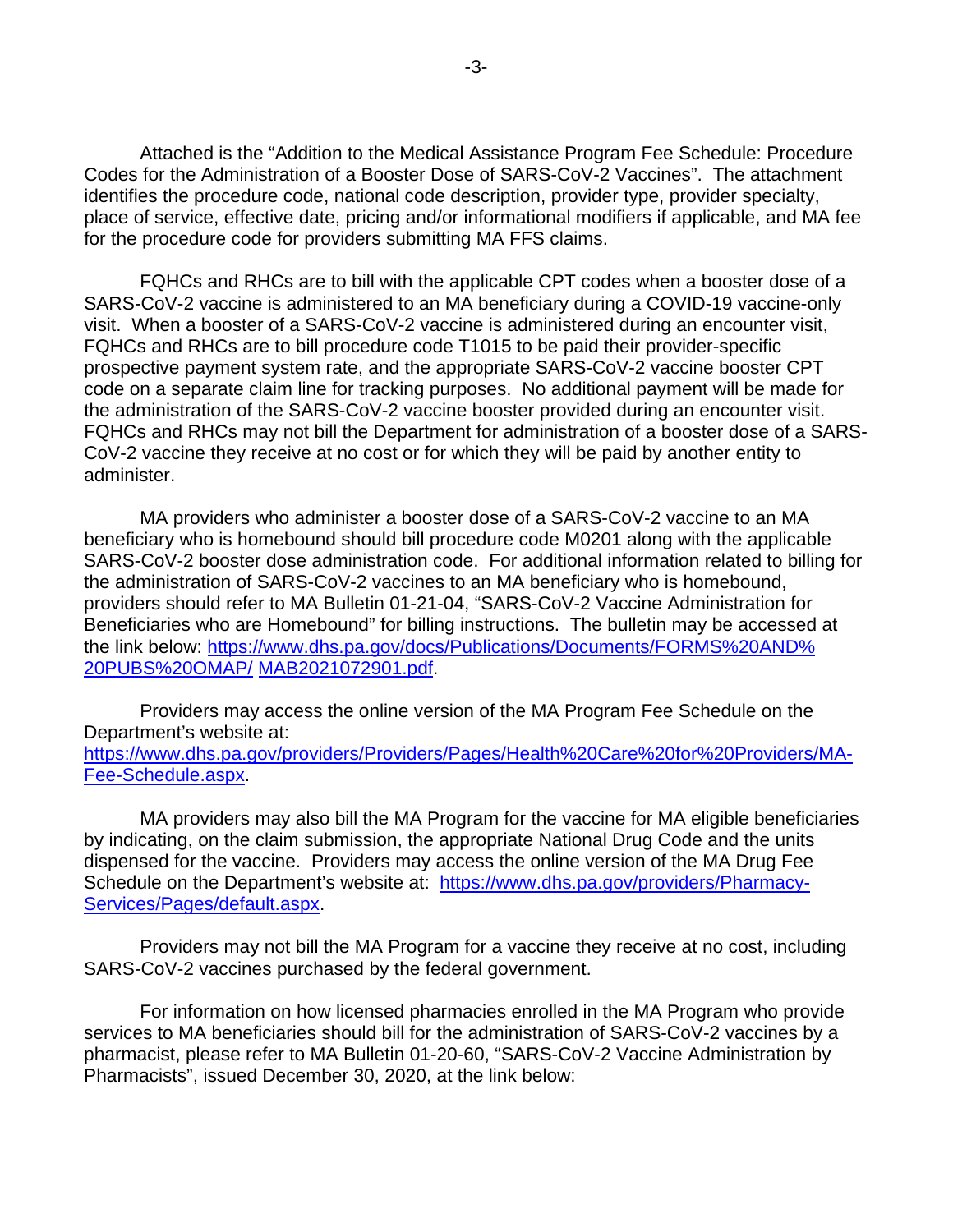[https://www.dhs.pa.gov/docs/Publications/Documents/FORMS%20AND%20PUBS%20OMAP/](https://www.dhs.pa.gov/docs/Publications/Documents/FORMS%20AND%20PUBS%20OMAP/MAB2020123001.pdf)  [MAB2020123001.pdf.](https://www.dhs.pa.gov/docs/Publications/Documents/FORMS%20AND%20PUBS%20OMAP/MAB2020123001.pdf)

Additional information and guidance pertaining to the SARS-CoV-2 vaccines can be found at the following links:

- •American Medical Association [https://www.ama-assn.org/practice-management/cpt/covid-19-cpt-coding-and-guidance.](https://www.ama-assn.org/practice-management/cpt/covid-19-cpt-coding-and-guidance)
- **Centers for Disease Control and Prevention** • Centers for Disease Control and Prevention<br>https://www.cdc.gov/coronavirus/2019-ncov/vaccines/index.html.
- •Centers for Medicare & Medicaid Services [https://www.medicaid.gov/resources-for-states/disaster-response-toolkit/coronavirus](https://www.medicaid.gov/resources-for-states/disaster-response-toolkit/coronavirus-disease-2019-covid-19/index.html)[disease-2019-covid-19/index.html.](https://www.medicaid.gov/resources-for-states/disaster-response-toolkit/coronavirus-disease-2019-covid-19/index.html)
- [https://www.health.pa.gov/Pages/default.aspx.](https://www.health.pa.gov/Pages/default.aspx) •Pennsylvania Department of Health

## **ATTACHMENT:**

Addition to the Medical Assistance Program Fee Schedule: Procedure Codes for the Administration of a Booster Dose of SARS-CoV-2 Vaccines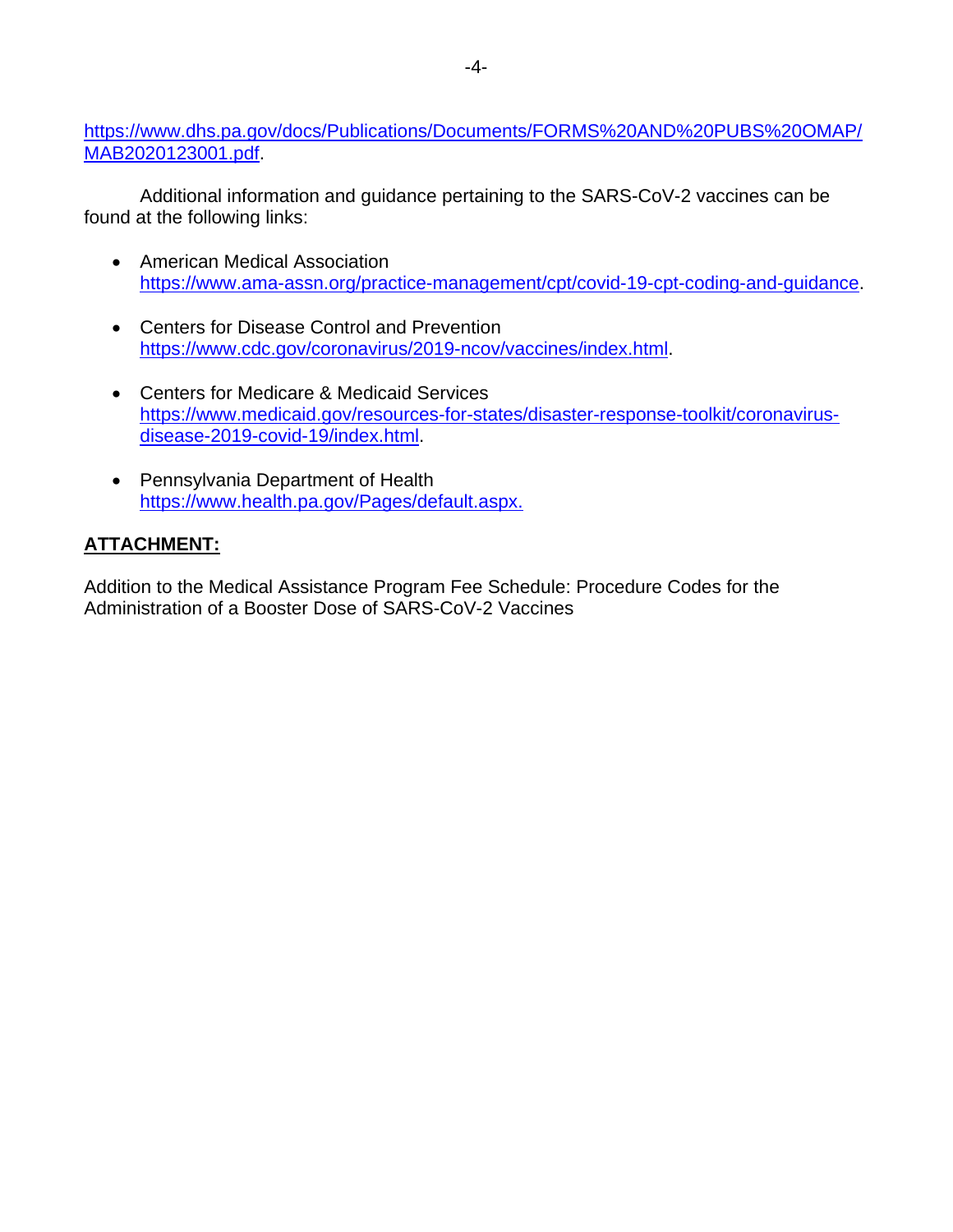| Procedure<br>Code | <b>National Code Description</b>                                                                                                                                                                                                                                                   | Provider<br><b>Type</b> | Provider<br><b>Specialty</b> | <b>Place of Service</b> | <b>Pricing</b><br><b>Modifier</b> | Informational<br><b>Modifier</b> | <b>Effective</b><br>Date | <b>MA Fee</b> | Prior<br>Authorization<br><b>Required</b> | <b>Limits</b> |
|-------------------|------------------------------------------------------------------------------------------------------------------------------------------------------------------------------------------------------------------------------------------------------------------------------------|-------------------------|------------------------------|-------------------------|-----------------------------------|----------------------------------|--------------------------|---------------|-------------------------------------------|---------------|
|                   | Immunization administration by intramuscular injection of<br>severe acute respiratory syndrome coronavirus 2 (SARS-CoV-2)<br>(coronavirus disease [COVID-19]) vaccine, mRNA-LNP, spike protein,<br>preservative free, 30 mcg/0.3 mL dosage,                                        |                         |                              |                         |                                   |                                  |                          |               |                                           |               |
| 0004A             | diluent reconstituted; booster dose                                                                                                                                                                                                                                                | 01                      | 183                          | 12, 22                  |                                   |                                  | 9/22/2021                | \$40.00       | No                                        | once per day  |
| 0004A             | Immunization administration by intramuscular injection of<br>severe acute respiratory syndrome coronavirus 2 (SARS-CoV-2)<br>(coronavirus disease [COVID-19]) vaccine, mRNA-LNP, spike protein,<br>preservative free, 30 mcg/0.3 mL dosage,<br>diluent reconstituted; booster dose | 05                      | 050, 051                     | 12,99                   |                                   |                                  | 9/22/2021                | \$40.00       | No                                        | once per day  |
|                   | Immunization administration by intramuscular injection of<br>severe acute respiratory syndrome coronavirus 2 (SARS-CoV-2)<br>(coronavirus disease [COVID-19]) vaccine, mRNA-LNP, spike protein,<br>preservative free, 30 mcg/0.3 mL dosage,                                        |                         |                              | 12, 31, 32, 50,         |                                   |                                  |                          |               |                                           |               |
| 0004A             | diluent reconstituted; booster dose                                                                                                                                                                                                                                                | 08                      | 080                          | 99                      |                                   |                                  | 9/22/2021                | \$40.00       | No                                        | once per day  |
|                   | Immunization administration by intramuscular injection of<br>severe acute respiratory syndrome coronavirus 2 (SARS-CoV-2)<br>(coronavirus disease [COVID-19]) vaccine, mRNA-LNP, spike protein,<br>preservative free, 30 mcg/0.3 mL dosage,                                        |                         |                              | 12, 31, 32, 72,         |                                   |                                  |                          |               |                                           |               |
| 0004A             | diluent reconstituted; booster dose<br>Immunization administration by intramuscular injection of<br>severe acute respiratory syndrome coronavirus 2 (SARS-CoV-2)<br>(coronavirus disease [COVID-19]) vaccine, mRNA-LNP, spike protein,<br>preservative free, 30 mcg/0.3 mL dosage, | 08                      | 081                          | 99                      |                                   |                                  | 9/22/2021                | \$40.00       | No                                        | once per day  |
| 0004A             | diluent reconstituted; booster dose<br>Immunization administration by intramuscular injection of<br>severe acute respiratory syndrome coronavirus 2 (SARS-CoV-2)<br>(coronavirus disease [COVID-19]) vaccine, mRNA-LNP, spike protein,<br>preservative free, 30 mcg/0.3 mL dosage, | 08                      | 082                          | 12, 49                  |                                   |                                  | 9/22/2021                | \$40.00       | No                                        | once per day  |
| 0004A             | diluent reconstituted; booster dose                                                                                                                                                                                                                                                | 08                      | 110                          | 11, 49, 99              |                                   |                                  | 9/22/2021                | \$40.00       | No                                        | once per day  |
|                   | Immunization administration by intramuscular injection of<br>severe acute respiratory syndrome coronavirus 2 (SARS-CoV-2)<br>(coronavirus disease [COVID-19]) vaccine, mRNA-LNP, spike protein,<br>preservative free, 30 mcg/0.3 mL dosage,                                        |                         |                              |                         |                                   |                                  |                          |               |                                           |               |
| 0004A             | diluent reconstituted; booster dose                                                                                                                                                                                                                                                | 08                      | 184                          | 57, 99                  |                                   |                                  | 9/22/2021                | \$40.00       | No                                        | once per day  |
| 0004A             | Immunization administration by intramuscular injection of<br>severe acute respiratory syndrome coronavirus 2 (SARS-CoV-2)<br>(coronavirus disease [COVID-19]) vaccine, mRNA-LNP, spike protein,<br>preservative free, 30 mcg/0.3 mL dosage,<br>diluent reconstituted; booster dose | 09                      | All                          | 11, 12, 31, 32,<br>99   |                                   |                                  | 9/22/2021                | \$40.00       | No                                        | once per day  |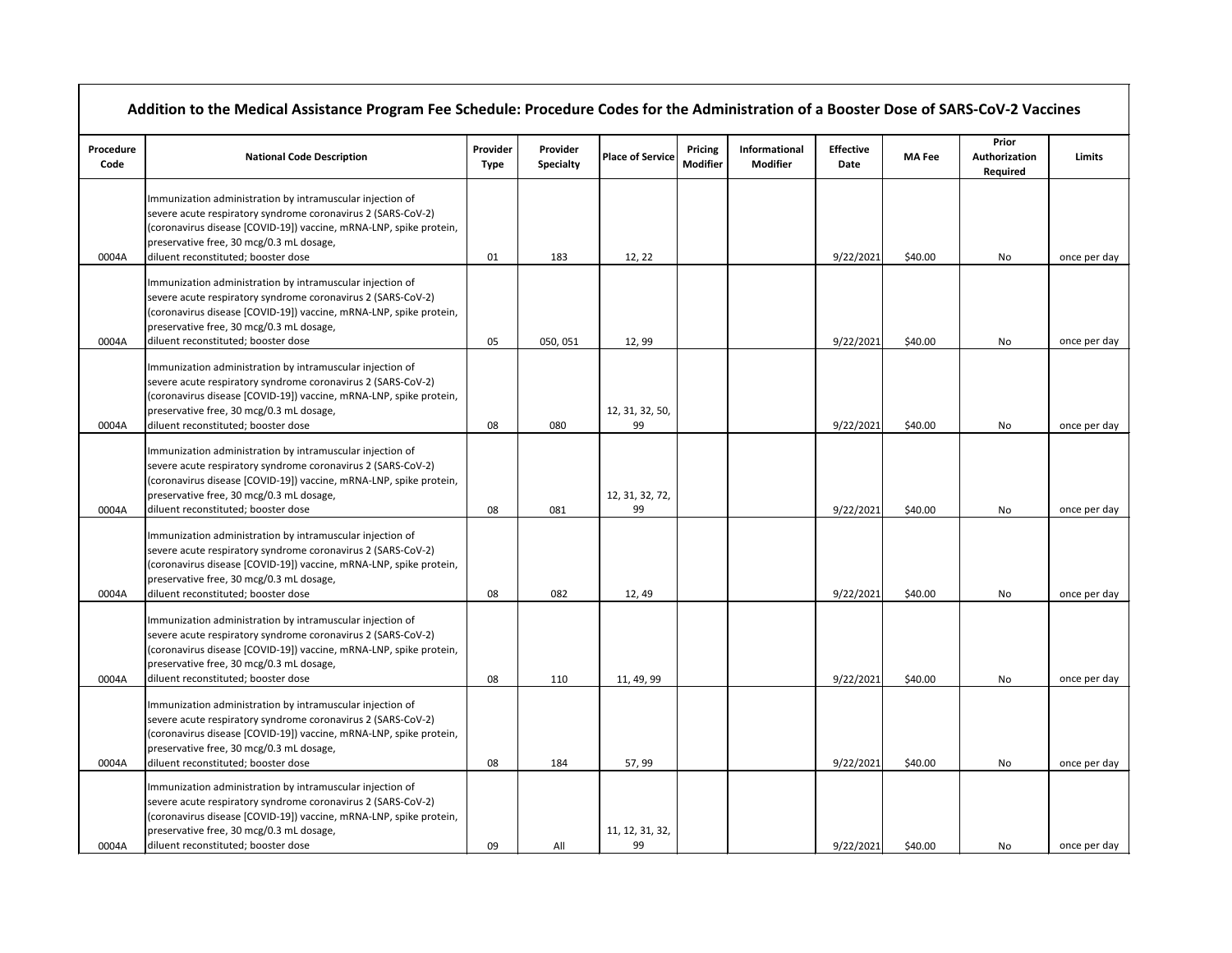| 0004A | Immunization administration by intramuscular injection of<br>severe acute respiratory syndrome coronavirus 2 (SARS-CoV-2)<br>(coronavirus disease [COVID-19]) vaccine, mRNA-LNP, spike protein,<br>preservative free, 30 mcg/0.3 mL dosage,<br>diluent reconstituted; booster dose                       | 11 | 110, 127 | 99                    |  | 9/22/2021  | \$40.00 | No | once per day |
|-------|----------------------------------------------------------------------------------------------------------------------------------------------------------------------------------------------------------------------------------------------------------------------------------------------------------|----|----------|-----------------------|--|------------|---------|----|--------------|
| 0004A | Immunization administration by intramuscular injection of<br>severe acute respiratory syndrome coronavirus 2 (SARS-CoV-2)<br>(coronavirus disease [COVID-19]) vaccine, mRNA-LNP, spike protein,<br>preservative free, 30 mcg/0.3 mL dosage,<br>diluent reconstituted; booster dose                       | 11 | 113, 114 | 52                    |  | 9/22/2021  | \$40.00 | No | once per day |
| 0004A | Immunization administration by intramuscular injection of<br>severe acute respiratory syndrome coronavirus 2 (SARS-CoV-2)<br>(coronavirus disease [COVID-19]) vaccine, mRNA-LNP, spike protein,<br>preservative free, 30 mcg/0.3 mL dosage,<br>diluent reconstituted; booster dose                       | 24 | All      | 11, 31, 32, 99        |  | 9/22/2021  | \$40.00 | No | once per day |
| 0004A | Immunization administration by intramuscular injection of<br>severe acute respiratory syndrome coronavirus 2 (SARS-CoV-2)<br>(coronavirus disease [COVID-19]) vaccine, mRNA-LNP, spike protein,<br>preservative free, 30 mcg/0.3 mL dosage,<br>diluent reconstituted; booster dose                       | 24 | 240, 247 | 12                    |  | 9/22/2021  | \$40.00 | No | once per day |
| 0004A | Immunization administration by intramuscular injection of<br>severe acute respiratory syndrome coronavirus 2 (SARS-CoV-2)<br>(coronavirus disease [COVID-19]) vaccine, mRNA-LNP, spike protein,<br>preservative free, 30 mcg/0.3 mL dosage,<br>diluent reconstituted; booster dose                       | 26 | 260, 261 | 12,99                 |  | 9/22/2021  | \$40.00 | No | once per day |
| 0004A | Immunization administration by intramuscular injection of<br>severe acute respiratory syndrome coronavirus 2 (SARS-CoV-2)<br>(coronavirus disease [COVID-19]) vaccine, mRNA-LNP, spike protein,<br>preservative free, 30 mcg/0.3 mL dosage,<br>diluent reconstituted; booster dose                       | 30 | 300      | 12,65                 |  | 9/22/2021  | \$40.00 | No | once per day |
| 0004A | Immunization administration by intramuscular injection of<br>severe acute respiratory syndrome coronavirus 2 (SARS-CoV-2)<br>(coronavirus disease [COVID-19]) vaccine, mRNA-LNP, spike protein,<br>preservative free, 30 mcg/0.3 mL dosage,<br>diluent reconstituted; booster dose                       | 31 | All      | 11, 12, 31, 32,<br>99 |  | 9/22/2021  | \$40.00 | No | once per day |
| 0004A | Immunization administration by intramuscular injection of<br>severe acute respiratory syndrome coronavirus 2 (SARS-CoV-2)<br>(coronavirus disease [COVID-19]) vaccine, mRNA-LNP, spike protein,<br>preservative free, 30 mcg/0.3 mL dosage,<br>diluent reconstituted; booster dose                       | 33 | 335      | 11, 12, 99            |  | 9/22/2021  | \$40.00 | No | once per day |
| 0034A | Immunization administration by intramuscular injection of severe<br>acute respiratory syndrome coronavirus 2 (SARS-CoV-2) (coronavirus<br>disease [COVID-19]) vaccine, DNA, spike protein, adenovirus type 26<br>(Ad26) vector, preservative free, 5x1010 viral particles/0.5 mL<br>dosage; booster dose | 01 | 183      | 12, 22                |  | 10/20/2021 | \$40.00 | No | once per day |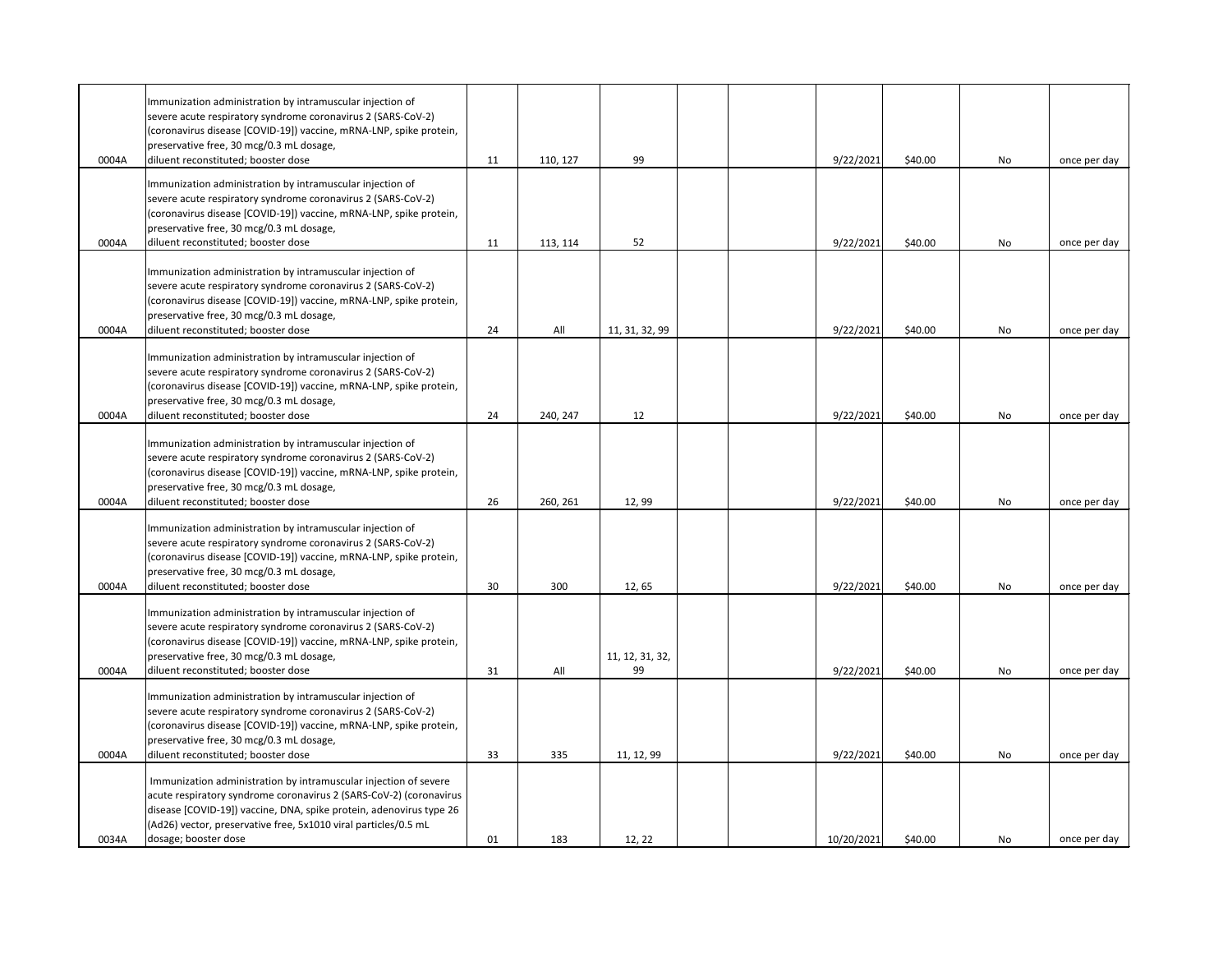| 0034A | Immunization administration by intramuscular injection of severe<br>acute respiratory syndrome coronavirus 2 (SARS-CoV-2) (coronavirus<br>disease [COVID-19]) vaccine, DNA, spike protein, adenovirus type 26<br>(Ad26) vector, preservative free, 5x1010 viral particles/0.5 mL<br>dosage; booster dose | 05 | 050, 051 | 12,99                 |  | 10/20/2021 | \$40.00 | No | once per day |
|-------|----------------------------------------------------------------------------------------------------------------------------------------------------------------------------------------------------------------------------------------------------------------------------------------------------------|----|----------|-----------------------|--|------------|---------|----|--------------|
|       | Immunization administration by intramuscular injection of severe<br>acute respiratory syndrome coronavirus 2 (SARS-CoV-2) (coronavirus<br>disease [COVID-19]) vaccine, DNA, spike protein, adenovirus type 26<br>(Ad26) vector, preservative free, 5x1010 viral particles/0.5 mL                         |    |          | 12, 31, 32, 50,       |  |            |         |    |              |
| 0034A | dosage; booster dose                                                                                                                                                                                                                                                                                     | 08 | 080      | 99                    |  | 10/20/2021 | \$40.00 | No | once per day |
| 0034A | Immunization administration by intramuscular injection of severe<br>acute respiratory syndrome coronavirus 2 (SARS-CoV-2) (coronavirus<br>disease [COVID-19]) vaccine, DNA, spike protein, adenovirus type 26<br>(Ad26) vector, preservative free, 5x1010 viral particles/0.5 mL<br>dosage; booster dose | 08 | 081      | 12, 31, 32, 72,<br>99 |  | 10/20/2021 | \$40.00 | No | once per day |
| 0034A | Immunization administration by intramuscular injection of severe<br>acute respiratory syndrome coronavirus 2 (SARS-CoV-2) (coronavirus<br>disease [COVID-19]) vaccine, DNA, spike protein, adenovirus type 26<br>(Ad26) vector, preservative free, 5x1010 viral particles/0.5 mL<br>dosage; booster dose | 08 | 082      | 12,49                 |  | 10/20/2021 | \$40.00 | No | once per day |
| 0034A | Immunization administration by intramuscular injection of severe<br>acute respiratory syndrome coronavirus 2 (SARS-CoV-2) (coronavirus<br>disease [COVID-19]) vaccine, DNA, spike protein, adenovirus type 26<br>(Ad26) vector, preservative free, 5x1010 viral particles/0.5 mL<br>dosage; booster dose | 08 | 110      | 11, 49, 99            |  | 10/20/2021 | \$40.00 | No | once per day |
| 0034A | Immunization administration by intramuscular injection of severe<br>acute respiratory syndrome coronavirus 2 (SARS-CoV-2) (coronavirus<br>disease [COVID-19]) vaccine, DNA, spike protein, adenovirus type 26<br>(Ad26) vector, preservative free, 5x1010 viral particles/0.5 mL<br>dosage; booster dose | 08 | 184      | 57,99                 |  | 10/20/2021 | \$40.00 | No | once per day |
| 0034A | Immunization administration by intramuscular injection of severe<br>acute respiratory syndrome coronavirus 2 (SARS-CoV-2) (coronavirus<br>disease [COVID-19]) vaccine, DNA, spike protein, adenovirus type 26<br>(Ad26) vector, preservative free, 5x1010 viral particles/0.5 mL<br>dosage; booster dose | 09 | All      | 11, 12, 31, 32,<br>99 |  | 10/20/2021 | \$40.00 | No | once per day |
| 0034A | Immunization administration by intramuscular injection of severe<br>acute respiratory syndrome coronavirus 2 (SARS-CoV-2) (coronavirus<br>disease [COVID-19]) vaccine, DNA, spike protein, adenovirus type 26<br>(Ad26) vector, preservative free, 5x1010 viral particles/0.5 mL<br>dosage; booster dose | 11 | 110, 127 | 99                    |  | 10/20/2021 | \$40.00 | No | once per day |
| 0034A | Immunization administration by intramuscular injection of severe<br>acute respiratory syndrome coronavirus 2 (SARS-CoV-2) (coronavirus<br>disease [COVID-19]) vaccine, DNA, spike protein, adenovirus type 26<br>(Ad26) vector, preservative free, 5x1010 viral particles/0.5 mL<br>dosage; booster dose | 11 | 113, 114 | 52                    |  | 10/20/2021 | \$40.00 | No | once per day |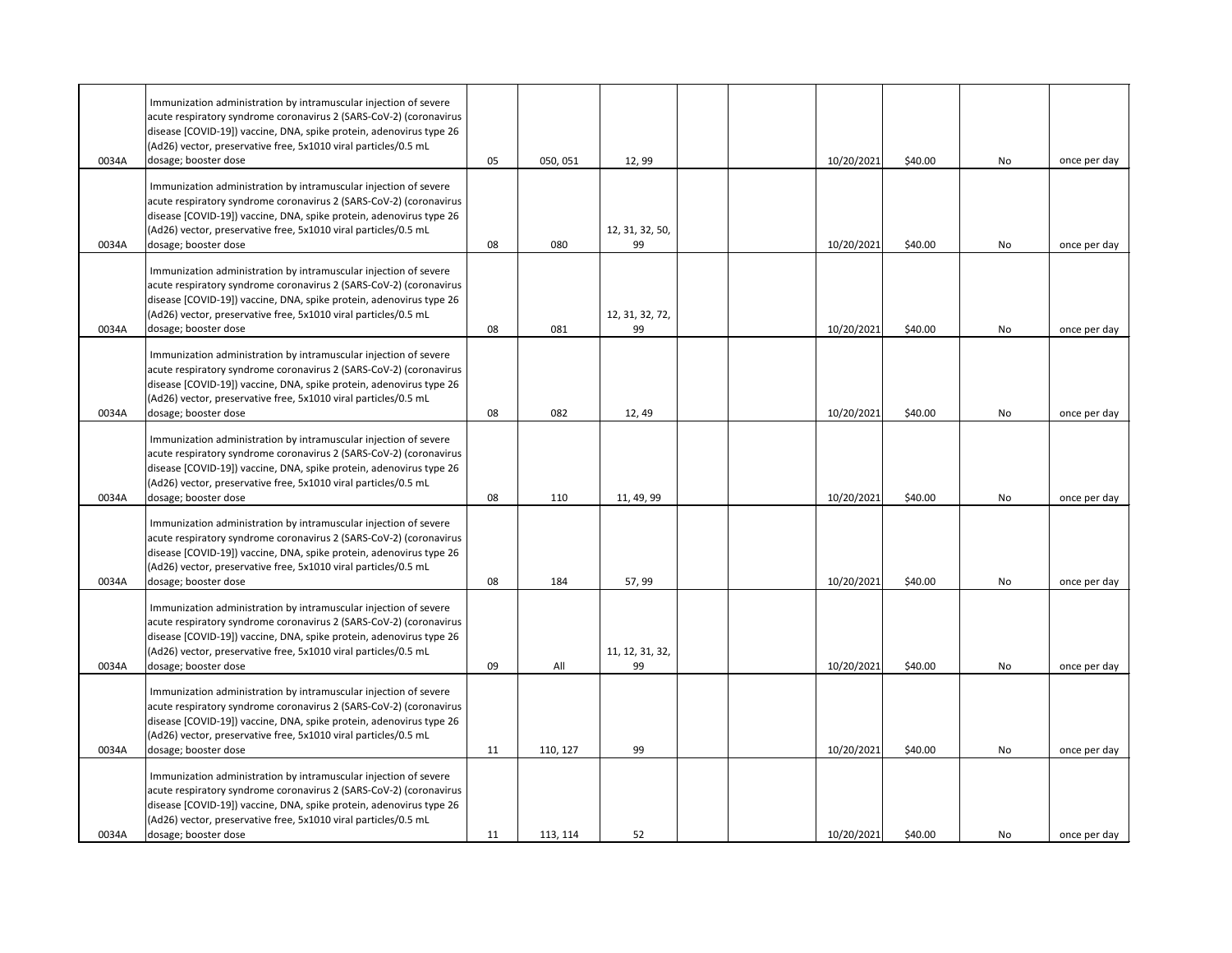| 0034A | Immunization administration by intramuscular injection of severe<br>acute respiratory syndrome coronavirus 2 (SARS-CoV-2) (coronavirus<br>disease [COVID-19]) vaccine, DNA, spike protein, adenovirus type 26<br>(Ad26) vector, preservative free, 5x1010 viral particles/0.5 mL<br>dosage; booster dose | 24 | All      | 11, 31, 32, 99        |  | 10/20/2021 | \$40.00 | No | once per day |
|-------|----------------------------------------------------------------------------------------------------------------------------------------------------------------------------------------------------------------------------------------------------------------------------------------------------------|----|----------|-----------------------|--|------------|---------|----|--------------|
| 0034A | Immunization administration by intramuscular injection of severe<br>acute respiratory syndrome coronavirus 2 (SARS-CoV-2) (coronavirus<br>disease [COVID-19]) vaccine, DNA, spike protein, adenovirus type 26<br>(Ad26) vector, preservative free, 5x1010 viral particles/0.5 mL<br>dosage; booster dose | 24 | 240, 247 | 12                    |  | 10/20/2021 | \$40.00 | No | once per day |
| 0034A | Immunization administration by intramuscular injection of severe<br>acute respiratory syndrome coronavirus 2 (SARS-CoV-2) (coronavirus<br>disease [COVID-19]) vaccine, DNA, spike protein, adenovirus type 26<br>(Ad26) vector, preservative free, 5x1010 viral particles/0.5 mL<br>dosage; booster dose | 26 | 260, 261 | 12,99                 |  | 10/20/2021 | \$40.00 | No | once per day |
| 0034A | Immunization administration by intramuscular injection of severe<br>acute respiratory syndrome coronavirus 2 (SARS-CoV-2) (coronavirus<br>disease [COVID-19]) vaccine, DNA, spike protein, adenovirus type 26<br>(Ad26) vector, preservative free, 5x1010 viral particles/0.5 mL<br>dosage; booster dose | 30 | 300      | 12,65                 |  | 10/20/2021 | \$40.00 | No | once per day |
| 0034A | Immunization administration by intramuscular injection of severe<br>acute respiratory syndrome coronavirus 2 (SARS-CoV-2) (coronavirus<br>disease [COVID-19]) vaccine, DNA, spike protein, adenovirus type 26<br>(Ad26) vector, preservative free, 5x1010 viral particles/0.5 mL<br>dosage; booster dose | 31 | All      | 11, 12, 31, 32,<br>99 |  | 10/20/2021 | \$40.00 | No | once per day |
| 0034A | Immunization administration by intramuscular injection of severe<br>acute respiratory syndrome coronavirus 2 (SARS-CoV-2) (coronavirus<br>disease [COVID-19]) vaccine, DNA, spike protein, adenovirus type 26<br>(Ad26) vector, preservative free, 5x1010 viral particles/0.5 mL<br>dosage; booster dose | 33 | 335      | 11, 12, 99            |  | 10/20/2021 | \$40.00 | No | once per day |
| 0064A | Immunization administration by intramuscular injection of severe<br>acute respiratory syndrome coronavirus 2 (SARS-CoV-2) (coronavirus<br>disease [COVID-19]) vaccine, mRNA-LNP, spike protein, preservative<br>free, 50 mcg/0.25 mL dosage, booster dose                                                | 01 | 183      | 12, 22                |  | 10/20/2021 | \$40.00 | No | once per day |
| 0064A | Immunization administration by intramuscular injection of severe<br>acute respiratory syndrome coronavirus 2 (SARS-CoV-2) (coronavirus<br>disease [COVID-19]) vaccine, mRNA-LNP, spike protein, preservative<br>free, 50 mcg/0.25 mL dosage, booster dose                                                | 05 | 050, 051 | 12,99                 |  | 10/20/2021 | \$40.00 | No | once per day |
| 0064A | Immunization administration by intramuscular injection of severe<br>acute respiratory syndrome coronavirus 2 (SARS-CoV-2) (coronavirus<br>disease [COVID-19]) vaccine, mRNA-LNP, spike protein, preservative<br>free, 50 mcg/0.25 mL dosage, booster dose                                                | 08 | 080      | 12, 31, 32, 50,<br>99 |  | 10/20/2021 | \$40.00 | No | once per day |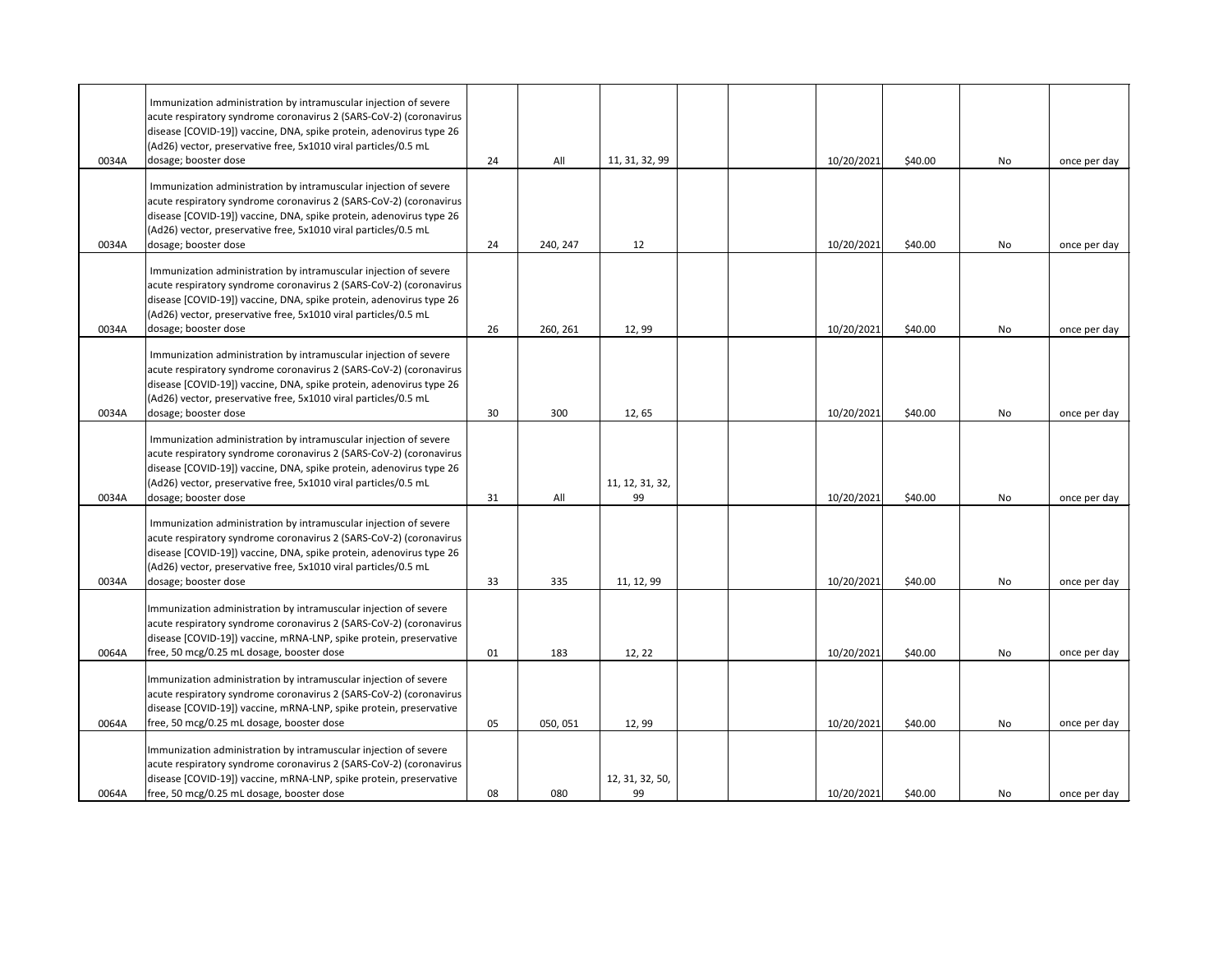|       | Immunization administration by intramuscular injection of severe                                                                       |    |          |                 |  |            |         |    |              |
|-------|----------------------------------------------------------------------------------------------------------------------------------------|----|----------|-----------------|--|------------|---------|----|--------------|
|       | acute respiratory syndrome coronavirus 2 (SARS-CoV-2) (coronavirus                                                                     |    |          |                 |  |            |         |    |              |
|       | disease [COVID-19]) vaccine, mRNA-LNP, spike protein, preservative                                                                     |    |          | 12, 31, 32, 72, |  |            |         |    |              |
| 0064A | free, 50 mcg/0.25 mL dosage, booster dose                                                                                              | 08 | 081      | 99              |  | 10/20/2021 | \$40.00 | No | once per day |
|       | Immunization administration by intramuscular injection of severe                                                                       |    |          |                 |  |            |         |    |              |
|       | acute respiratory syndrome coronavirus 2 (SARS-CoV-2) (coronavirus                                                                     |    |          |                 |  |            |         |    |              |
|       | disease [COVID-19]) vaccine, mRNA-LNP, spike protein, preservative                                                                     |    |          |                 |  |            |         |    |              |
| 0064A | free, 50 mcg/0.25 mL dosage, booster dose                                                                                              | 08 | 082      | 12, 49          |  | 10/20/2021 | \$40.00 | No | once per day |
|       |                                                                                                                                        |    |          |                 |  |            |         |    |              |
|       | Immunization administration by intramuscular injection of severe                                                                       |    |          |                 |  |            |         |    |              |
|       | acute respiratory syndrome coronavirus 2 (SARS-CoV-2) (coronavirus                                                                     |    |          |                 |  |            |         |    |              |
|       | disease [COVID-19]) vaccine, mRNA-LNP, spike protein, preservative                                                                     |    |          |                 |  |            |         |    |              |
| 0064A | free, 50 mcg/0.25 mL dosage, booster dose                                                                                              | 08 | 110      | 11, 49, 99      |  | 10/20/2021 | \$40.00 | No | once per day |
|       |                                                                                                                                        |    |          |                 |  |            |         |    |              |
|       | Immunization administration by intramuscular injection of severe<br>acute respiratory syndrome coronavirus 2 (SARS-CoV-2) (coronavirus |    |          |                 |  |            |         |    |              |
|       | disease [COVID-19]) vaccine, mRNA-LNP, spike protein, preservative                                                                     |    |          |                 |  |            |         |    |              |
| 0064A | free, 50 mcg/0.25 mL dosage, booster dose                                                                                              | 08 | 184      | 57, 99          |  | 10/20/2021 | \$40.00 | No | once per day |
|       |                                                                                                                                        |    |          |                 |  |            |         |    |              |
|       | Immunization administration by intramuscular injection of severe                                                                       |    |          |                 |  |            |         |    |              |
|       | acute respiratory syndrome coronavirus 2 (SARS-CoV-2) (coronavirus                                                                     |    |          |                 |  |            |         |    |              |
|       | disease [COVID-19]) vaccine, mRNA-LNP, spike protein, preservative                                                                     |    |          | 11, 12, 31, 32, |  |            |         |    |              |
| 0064A | free, 50 mcg/0.25 mL dosage, booster dose                                                                                              | 09 | All      | 99              |  | 10/20/2021 | \$40.00 | No | once per day |
|       |                                                                                                                                        |    |          |                 |  |            |         |    |              |
|       | Immunization administration by intramuscular injection of severe                                                                       |    |          |                 |  |            |         |    |              |
|       | acute respiratory syndrome coronavirus 2 (SARS-CoV-2) (coronavirus                                                                     |    |          |                 |  |            |         |    |              |
| 0064A | disease [COVID-19]) vaccine, mRNA-LNP, spike protein, preservative<br>free, 50 mcg/0.25 mL dosage, booster dose                        | 11 | 110, 127 | 99              |  | 10/20/2021 | \$40.00 | No | once per day |
|       |                                                                                                                                        |    |          |                 |  |            |         |    |              |
|       | Immunization administration by intramuscular injection of severe                                                                       |    |          |                 |  |            |         |    |              |
|       | acute respiratory syndrome coronavirus 2 (SARS-CoV-2) (coronavirus                                                                     |    |          |                 |  |            |         |    |              |
|       | disease [COVID-19]) vaccine, mRNA-LNP, spike protein, preservative                                                                     |    |          |                 |  |            |         |    |              |
| 0064A | free, 50 mcg/0.25 mL dosage, booster dose                                                                                              | 11 | 113, 114 | 52              |  | 10/20/2021 | \$40.00 | No | once per day |
|       |                                                                                                                                        |    |          |                 |  |            |         |    |              |
|       | Immunization administration by intramuscular injection of severe                                                                       |    |          |                 |  |            |         |    |              |
|       | acute respiratory syndrome coronavirus 2 (SARS-CoV-2) (coronavirus                                                                     |    |          |                 |  |            |         |    |              |
|       | disease [COVID-19]) vaccine, mRNA-LNP, spike protein, preservative                                                                     |    |          |                 |  |            |         |    |              |
| 0064A | free, 50 mcg/0.25 mL dosage, booster dose                                                                                              | 24 | All      | 11, 31, 32, 99  |  | 10/20/2021 | \$40.00 | No | once per day |
|       | Immunization administration by intramuscular injection of severe                                                                       |    |          |                 |  |            |         |    |              |
|       | acute respiratory syndrome coronavirus 2 (SARS-CoV-2) (coronavirus                                                                     |    |          |                 |  |            |         |    |              |
|       | disease [COVID-19]) vaccine, mRNA-LNP, spike protein, preservative                                                                     |    |          |                 |  |            |         |    |              |
| 0064A | free, 50 mcg/0.25 mL dosage, booster dose                                                                                              | 24 | 240, 247 | 12              |  | 10/20/2021 | \$40.00 | No | once per day |
|       |                                                                                                                                        |    |          |                 |  |            |         |    |              |
|       | Immunization administration by intramuscular injection of severe                                                                       |    |          |                 |  |            |         |    |              |
|       | acute respiratory syndrome coronavirus 2 (SARS-CoV-2) (coronavirus                                                                     |    |          |                 |  |            |         |    |              |
|       | disease [COVID-19]) vaccine, mRNA-LNP, spike protein, preservative                                                                     |    |          |                 |  |            |         |    |              |
| 0064A | free, 50 mcg/0.25 mL dosage, booster dose                                                                                              | 26 | 260, 261 | 12,99           |  | 10/20/2021 | \$40.00 | No | once per day |